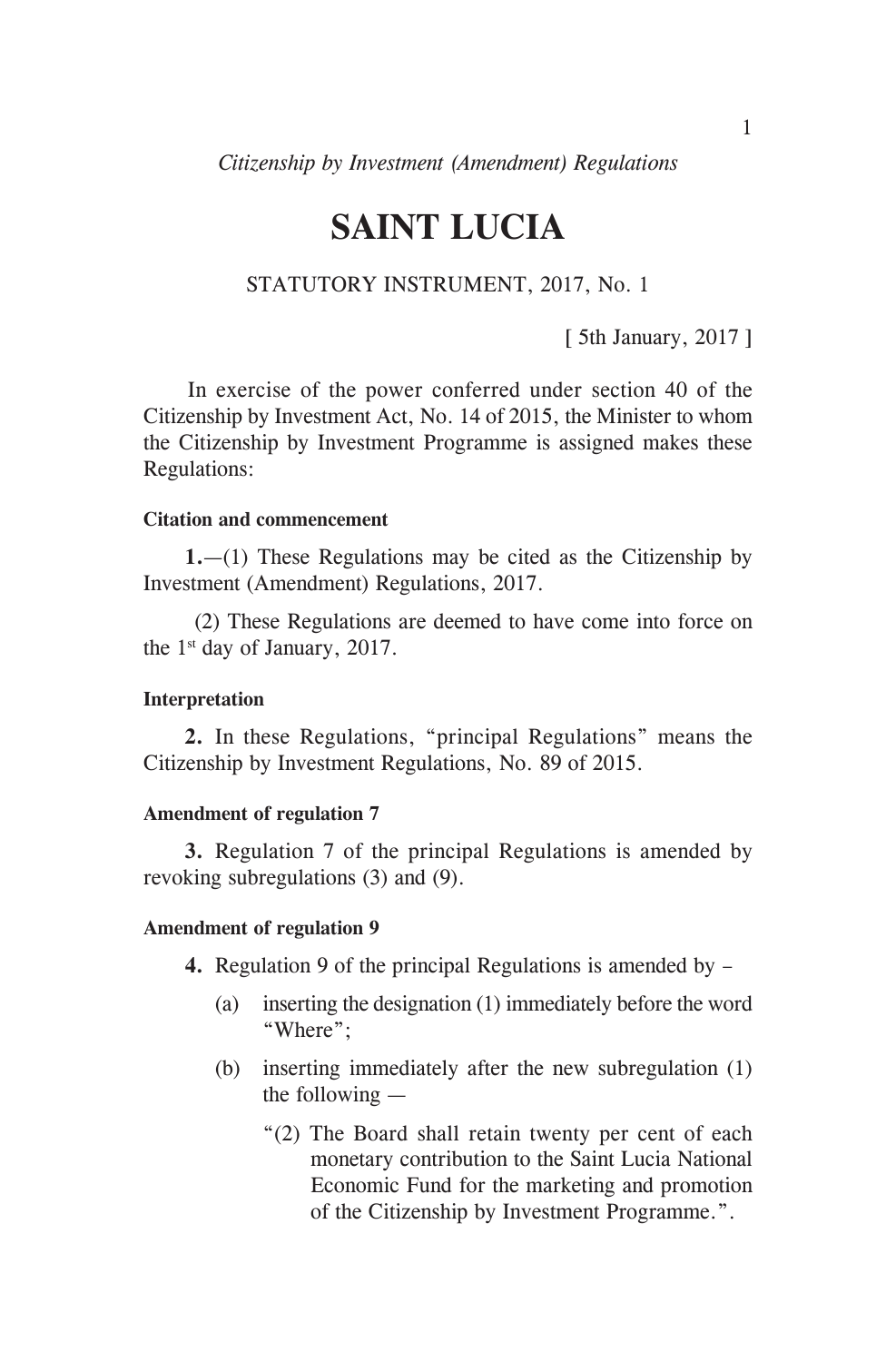# *Citizenship by Investment (Amendment) Regulations*

# **Insertion of new regulation 15**

**5.** The principal Regulations are amended by inserting immediately after regulation 14, the following —

# **"Oath of allegiance**

15. A successful applicant shall sign the oath of allegiance before an attorney-at-law, a Consular Officer of Saint Lucia, an Honorary Consul of Saint Lucia, a Notary Royal or a Notary Public.".

# **Amendment of Schedule 1**

**6.** Schedule 1 of the principal Regulations is amended, in paragraph 1, by inserting in its proper sequence the following —

 "Non-refundable administration fee–Purchase of non-interest bearing Government Bonds US\$50,000".

# **Amendment of Schedule 2**

**7.** Schedule 2 of the principal Regulations is amended by deleting paragraph 1 and replacing the following —

|  | "1. Investment in the Saint Lucia National Economic Fund |  |  |  |  |  |  |  |
|--|----------------------------------------------------------|--|--|--|--|--|--|--|
|--|----------------------------------------------------------|--|--|--|--|--|--|--|

On approval of an application by means of an investment in the Saint Lucia Economic Fund, the following minimum investment is required:

| Applicant applying alone                                                               | US\$100,000  |
|----------------------------------------------------------------------------------------|--------------|
| Applicant applying with a spouse                                                       | US\$165,000  |
| Applicant applying with a spouse and up to US\$190,000 two other qualifying dependants |              |
| Each additional qualifying dependant                                                   | US\$25,000". |